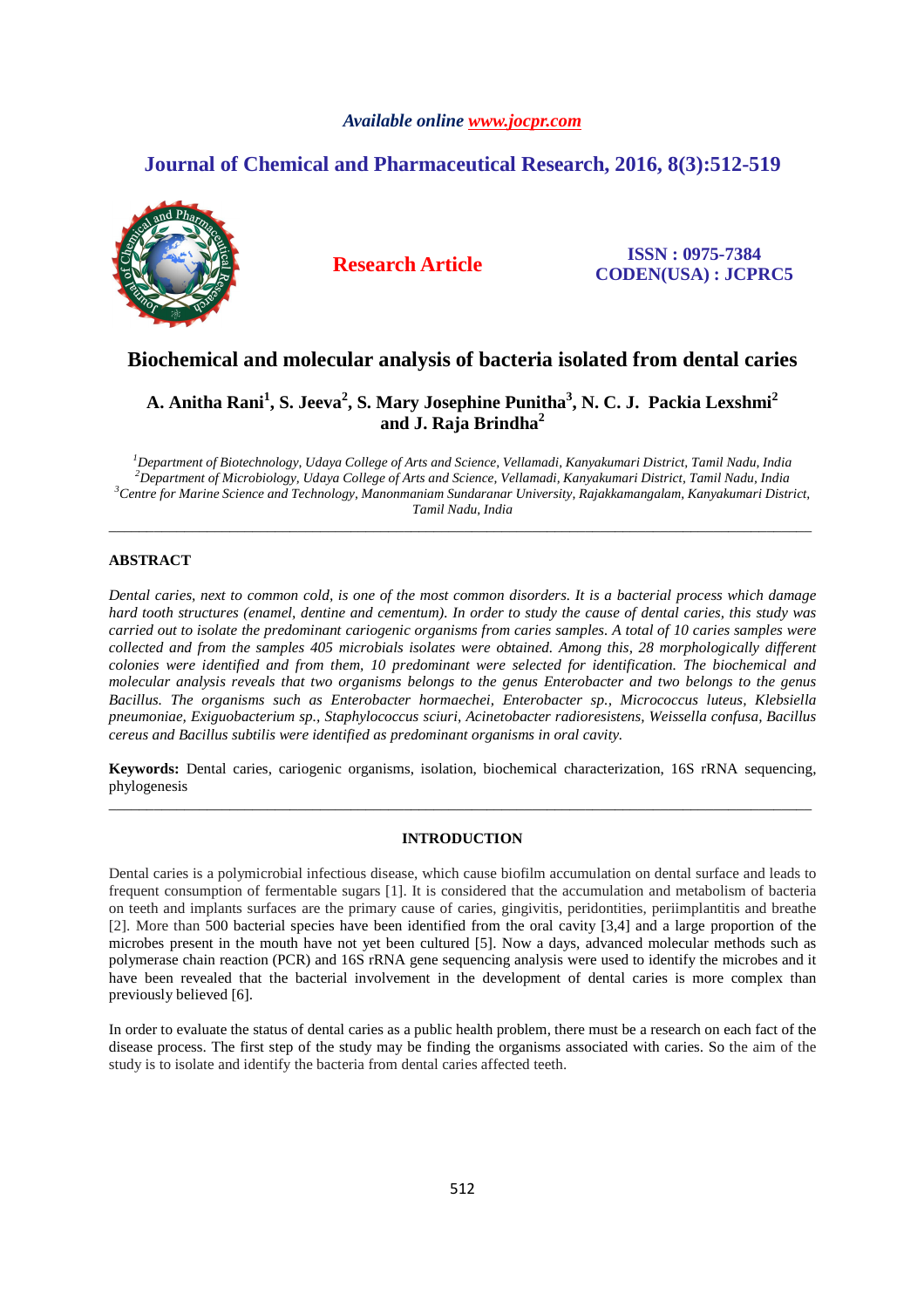## **EXPERIMENTAL SECTION**

\_\_\_\_\_\_\_\_\_\_\_\_\_\_\_\_\_\_\_\_\_\_\_\_\_\_\_\_\_\_\_\_\_\_\_\_\_\_\_\_\_\_\_\_\_\_\_\_\_\_\_\_\_\_\_\_\_\_\_\_\_\_\_\_\_\_\_\_\_\_\_\_\_\_\_\_\_\_

#### **Collection of dental caries samples**

The caries samples were collected from 10 patients of age group 7-67yrs from Rose Dental Clinic, Nagercoil, K.K. Dist., Tamil Nadu, under aseptic condition. Prior to the collection of sample, the patients were made to rinse the tooth with 3% hydrogen peroxide and then cleaned with decontaminating solution (2.5% sodium hypochlorite) [7]. The caries samples were collected from the patients using the sterile swab by a dentist and were introduced into 2ml of normal saline in sterile screw cap tubes. The samples were transported to the laboratory for further study and stored at 4ºC.

## **Isolation and screening of bacteria**

For isolation of bacteria, the method of Chandrabhan *et al.* [8] was followed with minor modifications. Each sample in tubes was inoculated separately into 25 ml of nutrient broth (Himedia) and incubated at  $35^{\circ}$ C  $\pm$  1°C for 48 hours. One ml of freshly grown culture from each dental plaque was serially diluted up to 10<sup>-10</sup> with distilled water. 100 μl serially diluted samples were spread over nutrient agar plates. The inoculated plates were incubated at 37°C for 3 days under aerobic conditions. The predominant and morphologically different colonies were then cultured using standard streak plate technique for the isolation of the microorganisms in the nutrient agar media. The isolated colonies were subsequently streaked on nutrient agar slant for pure culture preservation.

# **Morphological and biochemical identification of isolates**

The bacteria were gram stained and observed under light microscope  $(40\times)$ . Motility was checked using hanging drop method as referred by Aneja [9]. The presence or absence of spore was checked using malachite green [9]. Biochemical properties of the isolates were tested according to Bergey's Manual of Systematic Bacteriology [10]. The following properties were determined: IMViC test series, nitrate reduction, urease test, starch hydrolysis, gelatin liquefaction, oxidase, catalse, hydrogen sulfide production and carbohydrate utilization test.

# **Identification of the isolates by 16S rRNA sequencing**

DNA isolation reagent (SoluteReady® Genomic DNA purification kit), PCR Master Mix, Agarose gel electrophoresis consumables and primers were purchased from HELINI Biomolecules, Chennai, India. The DNA extraction was performed by following the manufacturer's instructions. The forward and reverse DNA sequencing reaction of PCR amplicon was carried out with the following 16S rRNA Forward primer: AGA GTT TGA TCC TGG CTC AG and 16S rRNA Reverse primer: ACG GCT ACC TTG TTA CGA CTT using BDT v3.1 Cycle sequencing kit on ABI 3730xl Genetic Analyzer. The size and amount of amplicons were examined by electrophoresis on 1% agarose gel with 10µl of 100bp DNA ladder.

# **Phylogenetic analysis and provisional taxonomy**

The 16S rDNA gene sequences were used to carry out BLAST with the nrdatabase of NCBI genbank database and were provisionally identified. Based on maximum identity score first two sequences from each isolates were selected and aligned using multiple alignment software program Clustal W. The evolutionary history was inferred using the Maximum Parsimony (MP) method. The MP tree was obtained using the Subtree-Pruning-Regrafting (SPR) algorithm [11] with search level 2 in which the initial trees were obtained by the random addition of sequences (10 replicates). Evolutionary analyses were conducted in MEGA6 [12].

#### **RESULTS**

### **Isolation and Screening of bacteria from dental caries**

During the study period, a total of ten samples (S1 to S10) were collected from patients affected with dental caries. The age of the patients was from 7 to 67. The total viable count (TVC) of S1 to S10 at  $10^{-5}$  dilution revealed that the total numbers of colonies were 405 among all the age group. The sample S3 (age 21) showed a maximum of 72 colonies, whereas sample S10 (age 67) showed a minimum of 8 colonies. Among the total 405 colonies, twenty eight morphologically different colonies were found (Table 1), and among which ten predominant colonies were selected for further study. Accordingly the isolates were named as A1-A10 (Plate 1).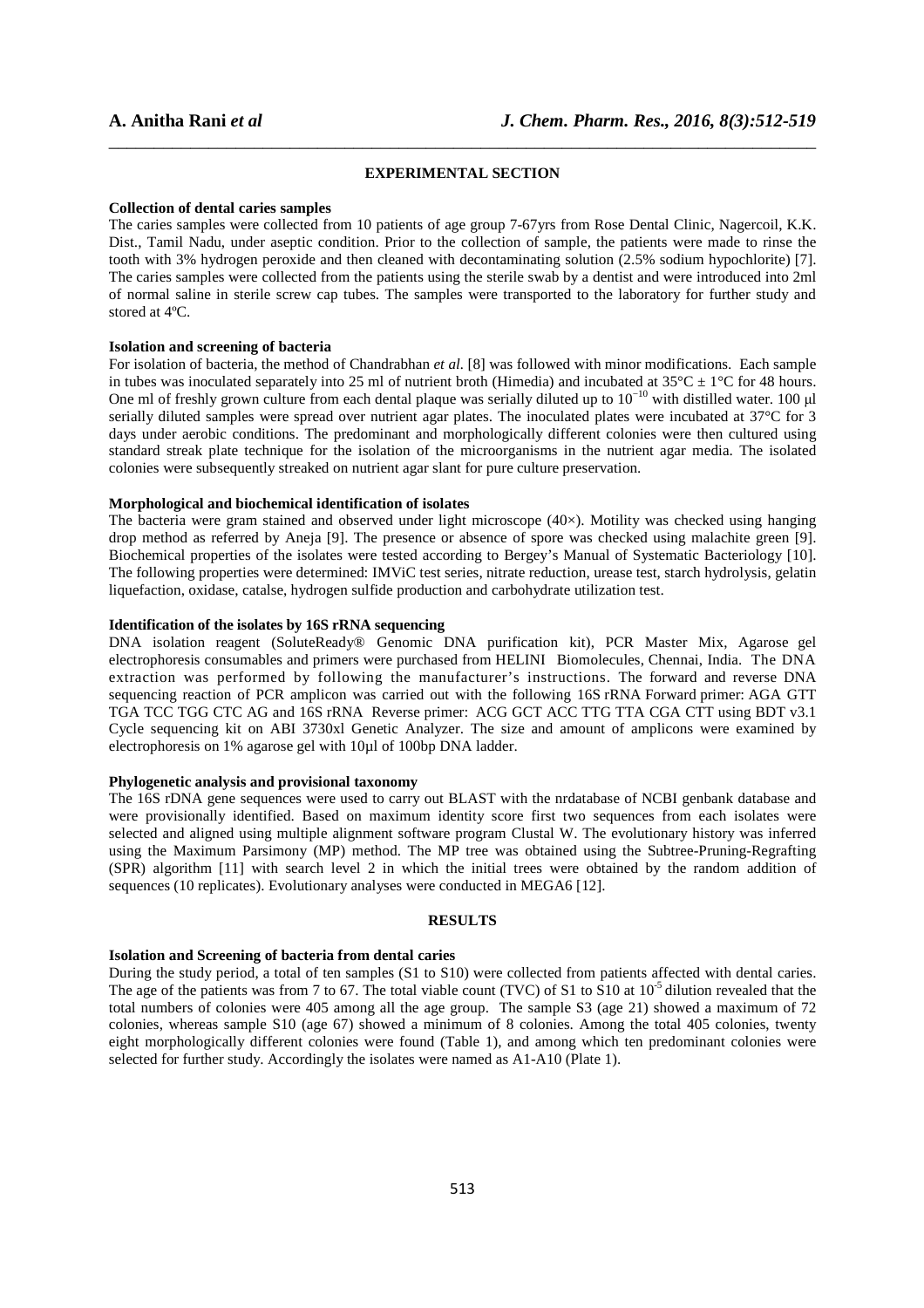

**Plate 1 Predominant colonies isolated from dental caries infected teeth**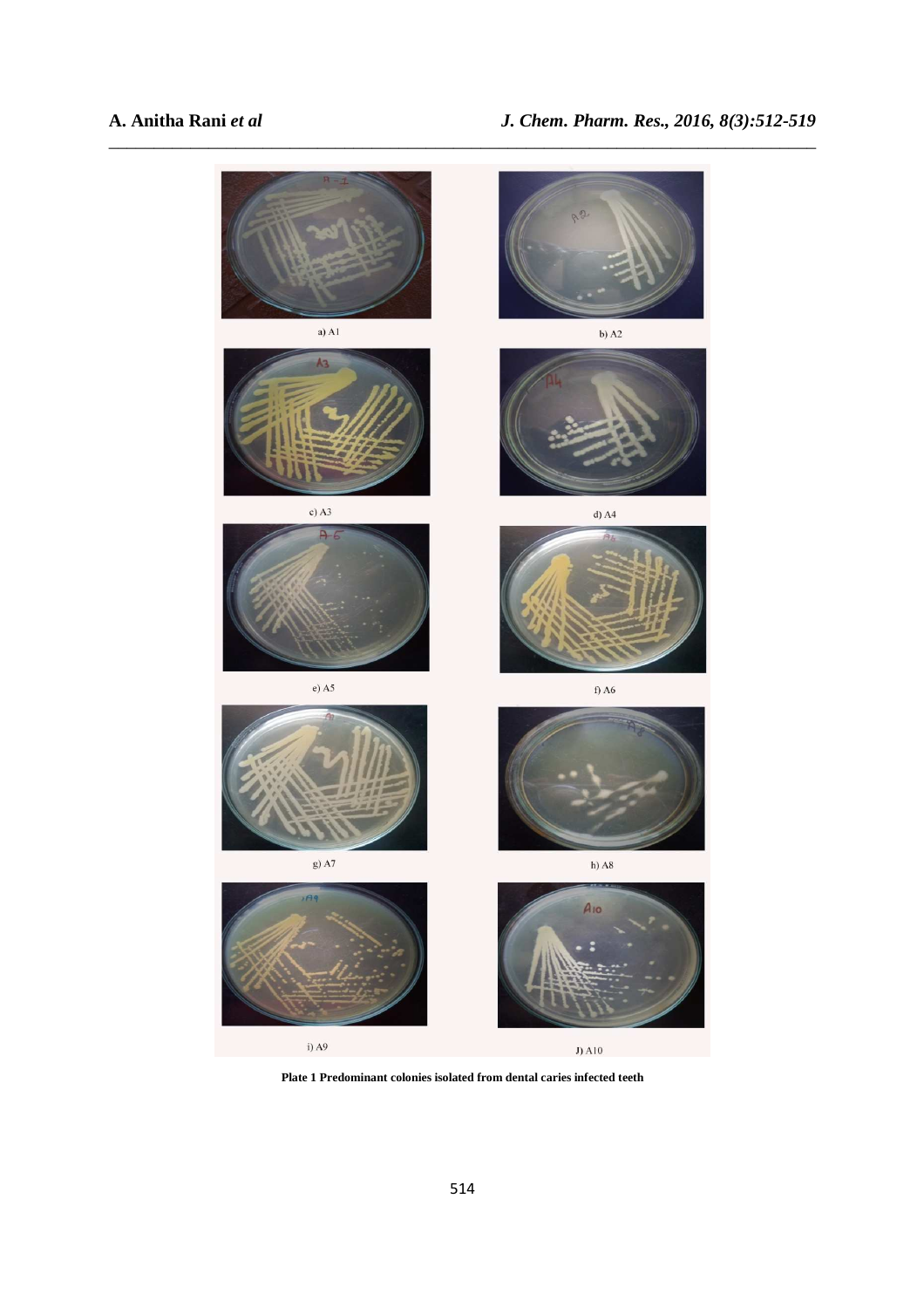| Sl.No. | Sample name and age      | TVC CFU/ml $(10^{-5})$ | No. of morphologically different colonies |
|--------|--------------------------|------------------------|-------------------------------------------|
|        | S1(7)                    | 10                     |                                           |
|        | S2(17)                   | 23                     |                                           |
| 3      | S3(21)                   | 72                     |                                           |
| 4      | S4(27)                   | 69                     |                                           |
|        | S5(30)                   | 65                     | 28                                        |
| 6      | S6(35)                   | 60                     |                                           |
|        | S7(38)                   | 62                     |                                           |
| 8      | S(47)                    | 18                     |                                           |
| 9      | S9(58)                   | 18                     |                                           |
| 10     | S10(67)                  | 8                      |                                           |
|        | Total number of isolates |                        | 405                                       |

\_\_\_\_\_\_\_\_\_\_\_\_\_\_\_\_\_\_\_\_\_\_\_\_\_\_\_\_\_\_\_\_\_\_\_\_\_\_\_\_\_\_\_\_\_\_\_\_\_\_\_\_\_\_\_\_\_\_\_\_\_\_\_\_\_\_\_\_\_\_\_\_\_\_\_\_\_\_ **Table 1 Distribution of bacteria in patients affected with dental caries** 

### **Morphological and biochemical identification of isolates**

The results of morphological and biochemical tests indicated that, five isolates were rods, three isolates were short rods and two were cocci. The gram staining results showed the isolates A1, A2, A4, and A7 were gram negative and the other isolates were gram positive. The isolates such as A1, A2, A3, A5, A9 and A10 were motile and A4, A6, A7 and A8 were non motile. Spore forming organisms such as A3, A9, and A10 were also isolated. In IMViC test series, isolates A8 and A10 were positive and all the other isolates were negative for indole production test. Three isolates such as A3, A5 and A8 were positive to methyl red. Voges Proskauer results showed that five isolates were positive. Six isolates utilizes citrate and four isolates failed to utilize citrate, as carbon source. The isolates A1, A2, A4, A6, A9 and A10 were found to be positive for nitrate reduction. Majority of the isolates displayed negative result to urease test and only A4 and A5 showed positive result. In starch and gelatin hydrolyzing ability, isolates A3, A5 and A10 showed positive to both hydrolysis. A2 hydrolyse neither starch nor gelatin. Three isolates (A1, A6 and A8) does not hydrolyse starch but hydrolyse gelatin. Isolates such as A4, A7 and A9 hydrolyse starch and failed to hydrolyse gelatin. A3, A6, and A10 were positive to both oxidase and catalase, whereas A2 and A8 were negative. All the other isolates such as A1, A4, A5, A7 and A9 displayed oxidase negative and catalase positive. Three isolates (A6, A7 and A9) produces hydrogen sulphide. When the isolates are checked for the utilization of carbohydrates variations were noted. The results were recorded in Table 2.

| Sl.No<br>1. | <b>Test name</b><br>Morphology            |           | A1<br>Rods               | A2<br>Short<br>rods      | A3<br>Cocci              | A <sub>4</sub><br>Rods       | A <sub>5</sub><br>Rods   | A6<br>Cocci              | A7<br>Rods               | A8<br>Short<br>rods      | A9<br>Rods               | A10<br>Short<br>rods     |
|-------------|-------------------------------------------|-----------|--------------------------|--------------------------|--------------------------|------------------------------|--------------------------|--------------------------|--------------------------|--------------------------|--------------------------|--------------------------|
| 2.          | Gram staining                             |           | ۰                        | $\overline{\phantom{0}}$ | $+$                      | ٠                            | $+$                      | $+$                      | $\overline{\phantom{0}}$ | $+$                      | $^{+}$                   | $+$                      |
| 3.          | Motility                                  |           | $+$                      | $+$                      | $^{+}$                   | ۰                            | $^{+}$                   | $\overline{\phantom{a}}$ | $\overline{\phantom{a}}$ | $\overline{\phantom{a}}$ | $^{+}$                   | $+$                      |
| 4.          | Spore                                     |           | ۰                        | $\overline{\phantom{0}}$ | $^{+}$                   | ۰                            | $\overline{\phantom{a}}$ | $\overline{\phantom{a}}$ | ۰                        | ٠                        | $^{+}$                   | $^{+}$                   |
| 5.          | Indole                                    |           | $\overline{a}$           | $\overline{\phantom{a}}$ | $\overline{a}$           | $\overline{\phantom{a}}$     | $\overline{\phantom{a}}$ | $\overline{\phantom{a}}$ | $\overline{a}$           | $+$                      | $\overline{a}$           | $+$                      |
| 6.          | Methyl Red                                |           | $\overline{\phantom{a}}$ | $\overline{\phantom{a}}$ | $+$                      | ٠                            | $+$                      | $\overline{a}$           | $\overline{a}$           | $+$                      | $\overline{a}$           | $\overline{a}$           |
| 7.          | <b>Voges Proskauer</b>                    |           | $+$                      | $+$                      | $\overline{\phantom{a}}$ | $+$                          | $\overline{\phantom{a}}$ | $\overline{a}$           | $\overline{\phantom{0}}$ | $\overline{a}$           | $^{+}$                   | $+$                      |
| 8.          | Citrate utilization                       |           | $+$                      | $+$                      | $^{+}$                   | $+$                          | $\overline{\phantom{a}}$ | $\overline{\phantom{a}}$ | $+$                      | $\overline{\phantom{a}}$ | $\overline{a}$           | $^{+}$                   |
| 9.          | Nitrate reduction                         |           | $+$                      | $+$                      | $\overline{\phantom{a}}$ | $+$                          | $\overline{\phantom{a}}$ | $^{+}$                   | $\overline{\phantom{0}}$ | $\overline{\phantom{a}}$ | $^{+}$                   | $+$                      |
| 10.         | Urease                                    |           | $\overline{a}$           | $\overline{\phantom{a}}$ | $\overline{\phantom{0}}$ | $+$                          | $+$                      | $\overline{\phantom{a}}$ | $\overline{a}$           | $\overline{\phantom{0}}$ | $\overline{a}$           | $\overline{\phantom{a}}$ |
| 11.         | Starch hydrolysis                         |           | $\overline{a}$           | $\overline{\phantom{a}}$ | $+$                      | $+$                          | $+$                      | $\overline{\phantom{a}}$ | $+$                      | $\overline{\phantom{a}}$ | $^{+}$                   | $+$                      |
| 12.         | Gelatin liquefaction                      |           | $+$                      | $\qquad \qquad -$        | $+$                      | $\qquad \qquad \blacksquare$ | $+$                      | $+$                      | $\overline{\phantom{0}}$ | $+$                      | $\qquad \qquad -$        | $+$                      |
| 13.         | Oxidase                                   |           |                          | $\overline{\phantom{0}}$ | $+$                      | ۰                            | $\overline{\phantom{a}}$ | $+$                      | ۰                        | ۰                        | $\overline{\phantom{0}}$ | $^{+}$                   |
| 14.         | Catalase                                  |           | $+$                      | $\overline{\phantom{a}}$ | $^{+}$                   | $+$                          | $+$                      | $+$                      | $+$                      | $\overline{\phantom{a}}$ | $^{+}$                   | $+$                      |
| 15.         | Hydrogen Sulphide production              |           | ۰                        | $\overline{\phantom{0}}$ | ٠                        | ٠                            | $\overline{\phantom{a}}$ | $+$                      | $+$                      | ۰                        | $^{+}$                   | $\overline{\phantom{a}}$ |
| 16.         |                                           | Glucose   | $+$                      | $+$                      | $^{+}$                   | $^{+}$                       | $^{+}$                   | $+$                      | $\overline{\phantom{0}}$ | $+$                      | $^{+}$                   | $^{+}$                   |
| 17.         |                                           | Sucrose   | $\overline{\phantom{a}}$ | $+$                      | $\overline{\phantom{a}}$ | $+$                          | $^{+}$                   | $+$                      | $+$                      | $^{+}$                   | $^{+}$                   | $^{+}$                   |
| 18.         |                                           | Lactose   | $\overline{a}$           | $+$                      | $\overline{\phantom{a}}$ | $+$                          | $\overline{\phantom{a}}$ | $+$                      | $\overline{a}$           | ۰                        | $^{+}$                   | $\overline{\phantom{a}}$ |
| 19.         | Carbohydrate                              | Maltose   | $+$                      | $+$                      | $^{+}$                   | $+$                          | $+$                      | $\overline{\phantom{0}}$ | $+$                      | $+$                      | $^{+}$                   | $^{+}$                   |
| 20.         | fermentation test<br>Mannitol<br>Fructose |           | $+$                      | $+$                      | $\overline{\phantom{0}}$ | $+$                          | $+$                      | $+$                      | ۰                        | $\overline{\phantom{a}}$ | $\overline{\phantom{0}}$ | $+$                      |
| 21.         |                                           |           | ۰                        | $\overline{\phantom{0}}$ | $^{+}$                   | $+$                          | $^{+}$                   | $+$                      | ۰                        | $+$                      | $^{+}$                   | $^{+}$                   |
| 22.         |                                           | Arabinose | $+$                      | $+$                      | ۰                        | $+$                          | $\qquad \qquad +$        | $\overline{\phantom{0}}$ | $\overline{a}$           | ۰                        | $^{+}$                   | $^{+}$                   |
| 23.         | Mannose                                   |           | $+$                      | $+$                      | $\overline{\phantom{0}}$ | $+$                          | $\overline{\phantom{a}}$ | $+$                      | $\overline{a}$           | $\overline{a}$           | $^{+}$                   | $^{+}$                   |

|  |  | Table 2 Morphological and Biochemical tests of 10 selected organisms |
|--|--|----------------------------------------------------------------------|
|  |  |                                                                      |

*+ positive, - negative*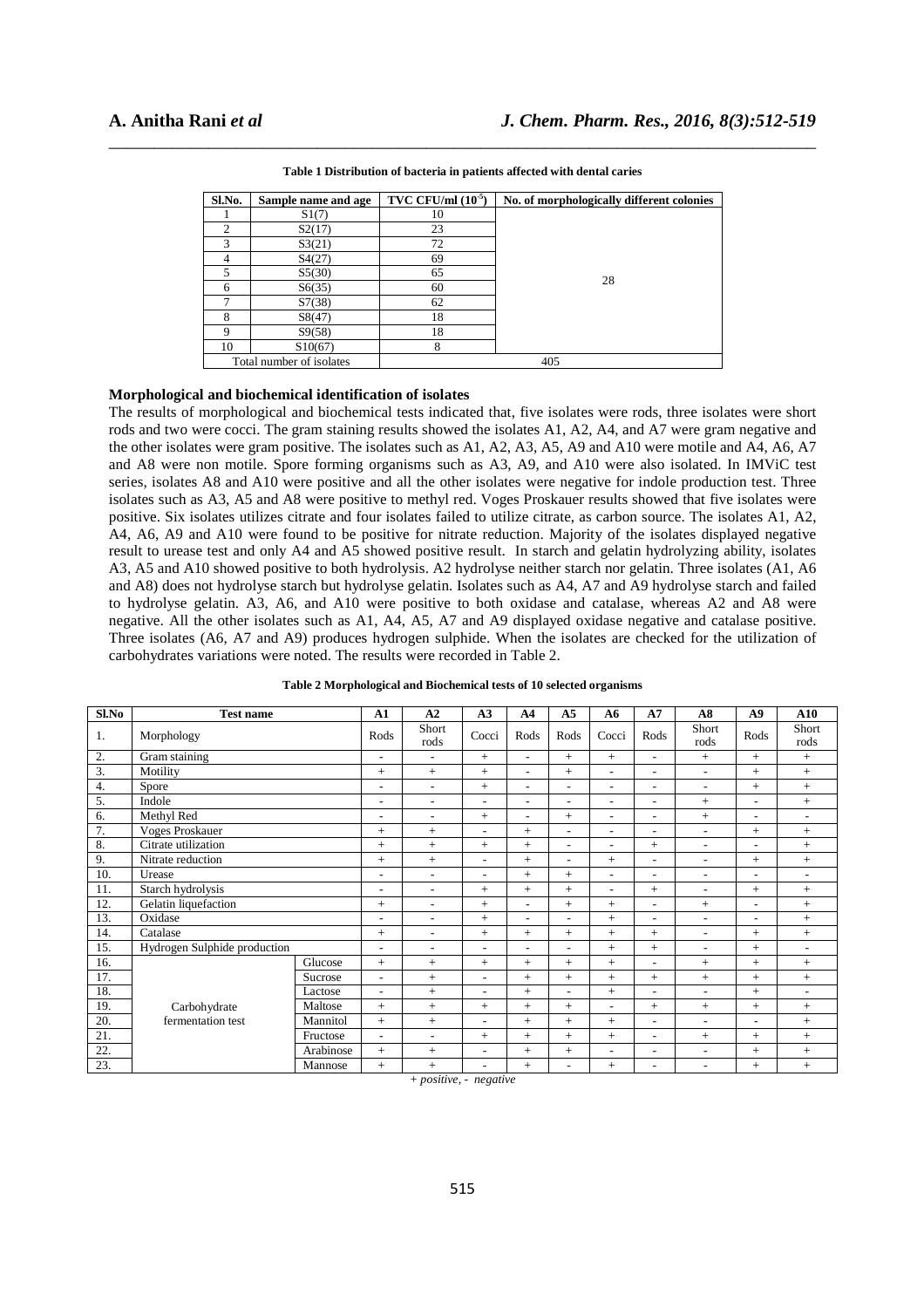#### **Identification of the isolates by 16S rRNA sequencing and phylogenetic analysis**

Fragment of 16S rDNA gene were amplified by PCR. A single discrete PCR amplicon band of 1500 bp was observed when resolved on agarose. After that the PCR amplicon was purified to remove contaminants. The forward and reverse DNA sequencing reaction of PCR amplicon were carried out using BDT v3.1 Cycle sequencing kit on ABI 3730xl genetic analyzer.

\_\_\_\_\_\_\_\_\_\_\_\_\_\_\_\_\_\_\_\_\_\_\_\_\_\_\_\_\_\_\_\_\_\_\_\_\_\_\_\_\_\_\_\_\_\_\_\_\_\_\_\_\_\_\_\_\_\_\_\_\_\_\_\_\_\_\_\_\_\_\_\_\_\_\_\_\_\_

The phylogenetic tree was constructed using Maximum Parsimony method. The consensus tree inferred from 10 most parsimonious trees were shown in Figure 1. Branches corresponding to partitions reproduced in less than 50% trees are collapsed. The consistency index was 0.778473 (0.738938), the retention index was 0.883629 (0.883629), and the composite index was 0.687882 (0.652947) for all sites and parsimony-informative sites (in parentheses). The analysis involved 30 nucleotide sequences. Codon positions included were 1st. There were a total of 521 positions in the final dataset.



**Figure 1 Phylogenetic analysis of bacterial taxa found in clinical samples of caries infected teeth** 

Based on the nucleotide homology and phylogenetic analysis, the bacterial strains A1 and A2 were identified and assigned as *Enterobacter hormaechei* strain A1 and *Enterobacter* sp. A2 (2016) (GenBank Accession Numbers: KT598356.1 and KT598355.1). The nearest homolog species of these strains were found to be *Enterobacter* sp. K24 and *Enterobacter* sp. CIFRI D-TSB-86 (GenBank Accession Number: KM377654.1 and KP117096.1). The isolates A1 and A2 showed 99% similarity with their respective homolog species. The nearest homolog species of the strain A3 was found to be Bacterium BII-S4 (GenBank Accession Number: HG800059.1) and the strain A3 was identified and assigned as *Micrococcus luteus* strain A3 (GenBank Accession Number: KT598358.1). The similarity was 99%. The bacterial strain A4 was identified and assigned as *Klebsiella pneumoniae* strain A4 (GenBank Accession Number: KT598354). The strain has 100% similarity with its nearest homolog species, and the nearest homolog species of this strain was found to be *Klebsiella* sp. B29 (GenBank Accession Number: KT316422.1). The strain A5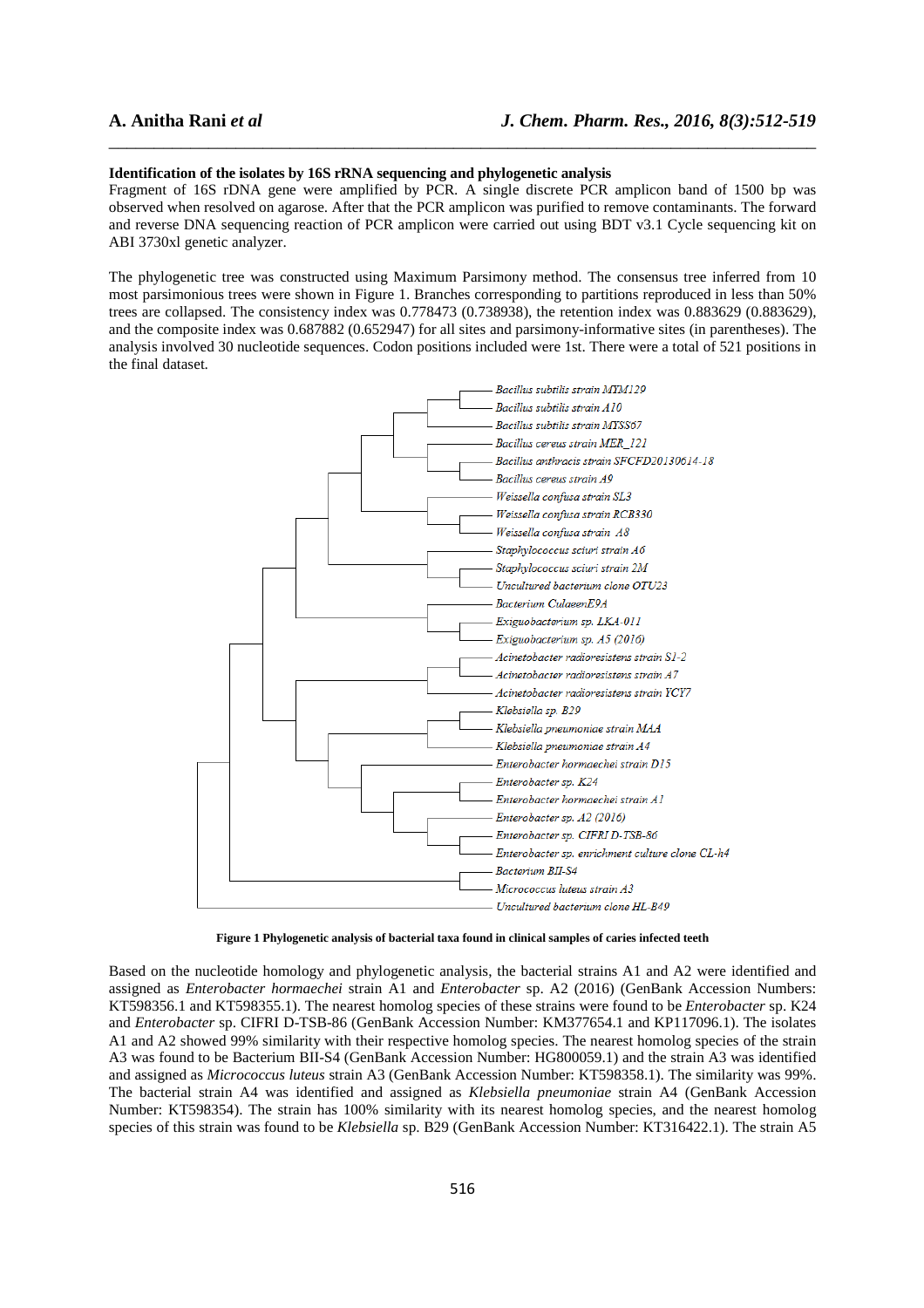was identified and assigned as *Exiguobacterium* sp. A5 (2016) (GenBank Accession Number: KT440887.1) and its nearest homolog species was found to be *Exiguobacterium* sp. LKA-011 (GenBank Accession Number: JN626953.1) and the similarity was 99%. The closest relative of the strain A6 was *Staphylococci sciuri* strain 2M (GenBank Accession Number: KT339323.1) with 98% similarity and hence the strain A6 was identified and assigned as *Staphylococci sciuri* A6 and the GenBank accession number was KT440886.1. The strain *Acinetobacter radioresistens* strain A7 (GenBank Accession Number: KT440885.1) which was previously assigned as strain A7 has 99% similarity with its nearest homolog species *Acinetobacter radioresistens* strain YCY7 (GenBank Accession Number: JF775420.1). Based on 16S rRNA sequencing, the strain A8 was identified as *Weissella confusa* strain A8 and deposited to GenBank with Accession Number: KT440884.1. Its nearest homolog species was *Weissella confusa* strain RCB330 (GenBank Accession Number: KT260542.1) and the percentage of similarity was 99. Based on morphological and biochemical analysis, it was identified that the strains A9 and A10 belongs to the genus Bacillus. By 16S rRNA sequencing, their species level were identified and assigned as *Bacillus cereus* and *Bacillus subtilis* with GenBank accession numbers KT598357.1 and KT440888.1 respectively. Their nearest homolog species were found to be *Bacillus cereus* strain MER\_121 (GenBank accession number KT719696.1) and *Bacillus subtilis* strain MYM129 (GenBank accession number KR827431.1). The similarity was found to be 100 and 99 percentage respectively (Table 3).

\_\_\_\_\_\_\_\_\_\_\_\_\_\_\_\_\_\_\_\_\_\_\_\_\_\_\_\_\_\_\_\_\_\_\_\_\_\_\_\_\_\_\_\_\_\_\_\_\_\_\_\_\_\_\_\_\_\_\_\_\_\_\_\_\_\_\_\_\_\_\_\_\_\_\_\_\_\_

**Table 3 Identification of bacterial strains isolated from dental caries with partial sequence of 16S rRNA genes referenced to accession number in GenBank** 

| Sl.No. | <b>Isolates</b> | Name of the organism with accession number          | <b>Closest relative (obtained from BLAST search)</b>  | Similarity $(\% )$ |
|--------|-----------------|-----------------------------------------------------|-------------------------------------------------------|--------------------|
|        | A1              | Enterobacter hormaechei strain A1(KT598356.1)       | Enterobacter sp. K24 (KM377654.1)                     | -99                |
|        | A2              | <i>Enterobacter sp.A2(2016) (KT598355.1)</i>        | Enterobacter sp. CIFRI D-TSB-86 (KP117096.1)          | -99                |
|        | A <sub>3</sub>  | <i>Micrococcus luteus strain A3(KT598358.1)</i>     | Bacterium BII-S4 (HG800059.1)                         | 99                 |
|        | A4              | Klebsiella pneumoniae strain A4 (KT598354.1)        | <i>Klebsiella sp. B29 (KT316422.1)</i>                | 100                |
|        | A5              | Exiguobacterium sp. $A5(2016)$ (KT440887.1)         | Exiguobacterium sp. LKA-011 (JN626953.1)              | 99                 |
|        | A6              | Staphylococcus sciuri strain A6 (KT440886.1)        | Staphylococcus sciuri strain 2M (KT339323.1)          | 98                 |
|        | A7              | Acinetobacter radioresistens strain A7 (KT440885.1) | Acinetobacter radioresistens strain YCY7 (JF775420.1) | 99                 |
|        | A8              | Weissella confusa strain A8 (KT440884.1)            | Weissella confusa strain RCB330 (KT260542.1)          | 99                 |
|        | A9              | Bacillus cereus strain A9 (KT598357.1)              | Bacillus cereus strain MER 121 (KT719696.1)           | 100                |
| 10     | A10             | Bacillus subtilis strain A10 (KT440888.1)           | Bacillus subtilis strain MYM129 (KR827431.1)          | 99                 |

# **DISCUSSION**

Dental disease is a progressive bacterial damage to teeth exposed to oral environment. It is one of the most common diseases found in all age groups because of its relatively rapid progress and it is the main cause of tooth loss in younger people. The ultimate effect of caries is to break down enamel and dentine to open a path for bacteria to reach the underlying tissue [13]. Devi *et al*. [14] recovered 320 isolates from 150 samples. Mohapatra *et al*. [13] processed 100 caries samples on different isolation media like blood agar, Lactobacilli isolation agar, actinomycetes isolation agar and sabouraud dextrose agar and isolated 218 microbial colonies and Chandrabhan *et al*. [8] isolated 39 bacteria from 50 dental plaque samples. In the present investigation, from 10 caries samples a total of 405 colonies were observed at  $10^{-5}$  dilution.

Dental caries is placed into the category of a bacterially dependent problem. Actually the cause of caries is not due to a single organism, but a series of microorganisms cooperatively responsible for this [15]. In the present findings, organisms such as *E. hormaechei, Enterobacter* sp*, M. luteus, A. radioresistens, Exiguobacterium* sp*, W. confusa*  (basonym- *Lactobacillus confuses*)*, S. sciuri* and *K. pneumoniae, B. cereus and B. subtilis* were identified.

Among the selected isolates, two gram negative, oxidase negative, fermentative and nonpigmented rods with the general characteristics of the family Enterobacteriaceae and of the genus Enterobacter were noted. The isolates were further identified as *E. hormaechei* and *Enterobacter* sp by 16S rRNA sequencing. Kim *et al.* [16] and O'Hara *et al.* [17] found the dominance of *E. hormaechei* by sequence analysis from the supragingival plaque. Back-Brito *et al.*  [18] suggested that the microorganisms of the Enterobacteriaceae family present in the oral cavity can serve as a reservoir, and can severely compromise the lives of immunocompromised individuals. Mahopatra *et al.* [13] worked on samples of dental caries from different hospitals and clinics of Bhubaneswar and have reported the presence of *Staphylococcus* sp and *Klebsiella* sp. In the present study, *S. sciuri* and *K. pneumoniae* were isolated from dental caries. *S. albus* and *K. pneumoniae* were also reported by Olorunjuwon *et al.* [19] in the infected teeth.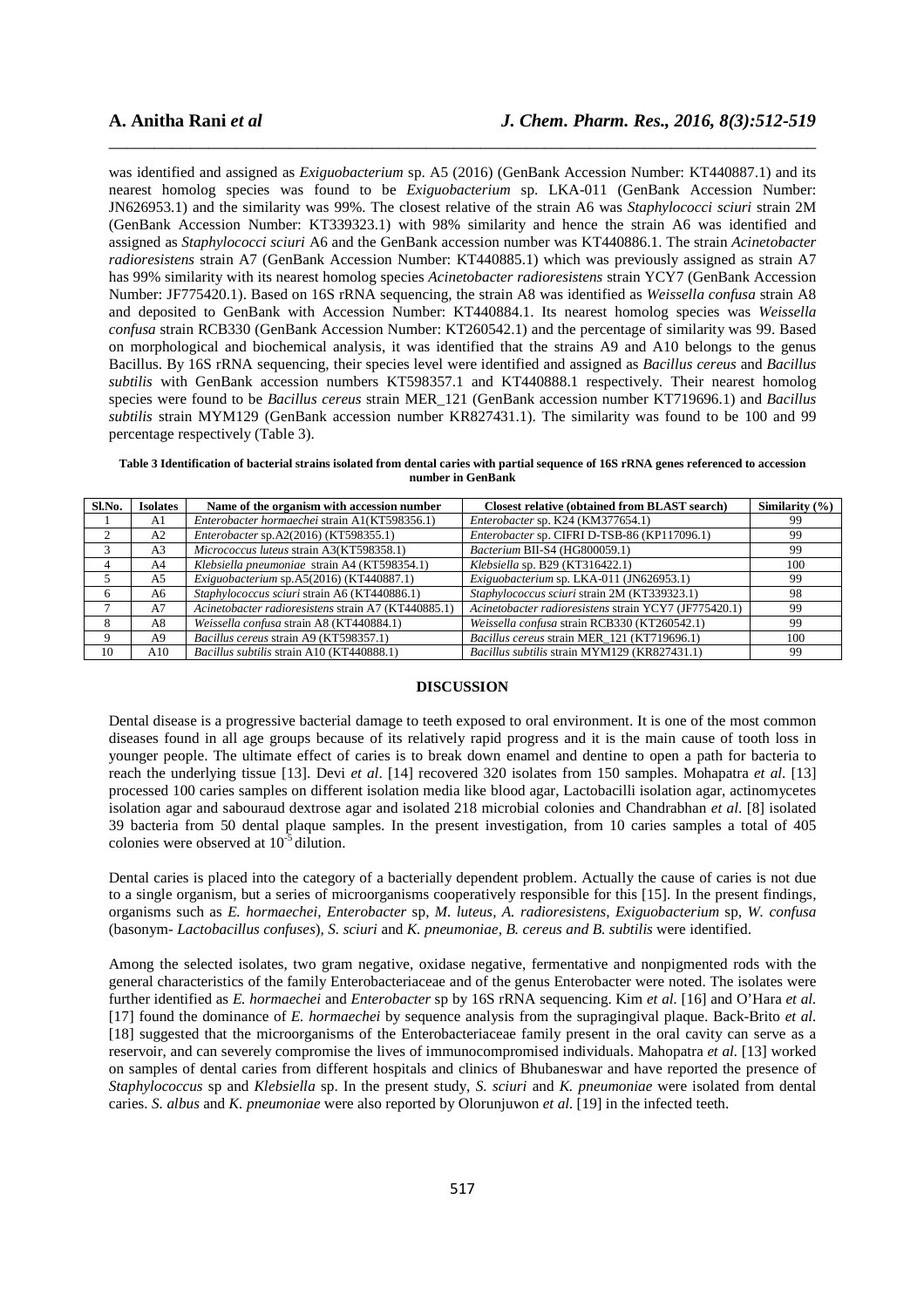In the present study, a gram positive short rod was identified as *W. confusa.* The organism was previously reported by Olano *et al.* [20] who states that *W. confusa* can be identified and differentiated from other species such as *Enterococcus* spp; *Sreptococcus* spp; *Lactobacillus* spp; and *Leuconostoc* spp. by its biochemical and physiological properties. Lee *et al.* [21] studied on ten patients with bacteraemia caused by *W. confusa* which are rarely reported. Among the cultures isolated, the routine identification of *A. radioresistens* and *Exigoubacterium* sp. were not possible by a phenotypic approach, due to their absence in the databases of all commercial biochemical kits. Thus only identification by using a molecular approach was done to evaluate the accurate identification. Dortet *et al.* [22] also used the molecular approach to identify two organisms namely, *A. ursingii* and *A. schindleri.* Similarly, Anderson *et al.* [23] found *E. aurantiacum* among eight identified taxa isolated from secondary root canal infections for the first time and had not been detected in root-filled teeth before.

\_\_\_\_\_\_\_\_\_\_\_\_\_\_\_\_\_\_\_\_\_\_\_\_\_\_\_\_\_\_\_\_\_\_\_\_\_\_\_\_\_\_\_\_\_\_\_\_\_\_\_\_\_\_\_\_\_\_\_\_\_\_\_\_\_\_\_\_\_\_\_\_\_\_\_\_\_\_

The isolate A5 is a gram positive, cocci and motile bacteria which is identified as *M. luteus*. It also has been identified from oral flora by Raju and Anitha [24]. They also reported that *M. luteus* and *B. subtilis* were the most predominant bacteria among all the isolates in dental caries.

*Bacillus* sp. was discovered by Cohn and Koch in the 19<sup>th</sup> century in which this group contains gram positive endospore forming rods. In the present investigation, the isolates A9 and A10 are gram positive, endospore forming and motile bacteria. Isolate A9 is a rod shaped bacterium whereas A10 is a short rod. Phylogenetic analysis based on 16S rRNA gene sequences indicated that the bacteria belongs to the genus Bacillus and were identified as *B. subtilis*  (A9) and *B. cereus* (A10). Jain, [25] also isolated and identified *B. subtilis* from oral samples. *B. subtilis* is the one of the predominant bacteria as mentioned earlier by Raju and Anitha, [24] and they too isolated *B. cereus* from oral samples.

In summary, the present study showed that 16S rRNA sequence analysis is a fruitful approach to determine the phylogenetic relationships of cariogenic bacteria.

# **CONCLUSION**

The results obtained from the study shows that, the reliability of phenotypic tests for the identification of cariogenic organisms is inadequate especially for *Acinetobacter radioresistens* and *Exiguobacterium* sp. Indeed, phenotypic analysis was combined with molecular identification method ie, 16S rRNA sequencing. Even if the prevalence of the organisms remained unclear, this study highlights the importance of *Enterobacter* sp. *Micrococcus luteus, Klebsiella pneumoniae, Exiguobacterium* sp., *Staphylococcus sciuri, Acinetobacter radioresistens, Weissella confusa, Bacillus cereus* and *Bacillus subtilis* among opportunistic pathogens. Additional studies were needed for species level identification of the organisms *Exiguobacterium* sp. A5 (2016) and *Enterobacter* sp. A2 (2016) and may be achieved by other molecular methods. Finally, more isolates will be needed to increase the knowledge about cariogenic organisms.

## **Acknowledgements**

The authors are thankful to the authorities of Udaya College of Arts and Science, Tamil Nadu for providing facility and support.

### **REFERENCES**

[1] CPM Tabchoury; MCK Sousa; RA Arthur; ROM Graner; AAD Cury; JA Cury. *Journal of Applied Oral Science*, **2008**, 16(6), 403-7.

[2] MG Newman; HH Takei; P Klokkevoid; FA Carranza. Carranza's clinical Periodontallogy, 10<sup>th</sup> Edition, Philadelphia: Saunders, **2006**; 134-142.

[3] WE Moore; LV Holdeman; EP Cato; RM Smibert; JA Burmeister; KG Palcanis, *et al*., *Infection Immunity*, **1985,**  48, 507–19.

[4] BJ Paster; SK Boches; JL Galvin; RE Ericson; CN Lau, VA Levanos, *et al*., *Journal of bacteriology*, **2001,** 183, 3770–83.

[5] A Tanner; MF Maiden; BJ Paster; FE Dewhirst. *Periodontology*, **2000**, **1994,** 5, 26–51.

[6] ME Davey; GA O'toole. *Microbiology and Molecular Biology Reviews*, **2000,** 64, 847–67.

[7] HS Jebashree; SJ Kingsley; SE Sathish; D Devapriya. *ISRN Dentistry*, **2011,** 1-6.

[8] D Chandrabhan; R Hemlata; B Renu; V Pradeep. *Open Journal of Medical Microbiology*, **2012,** 2, 65-69.